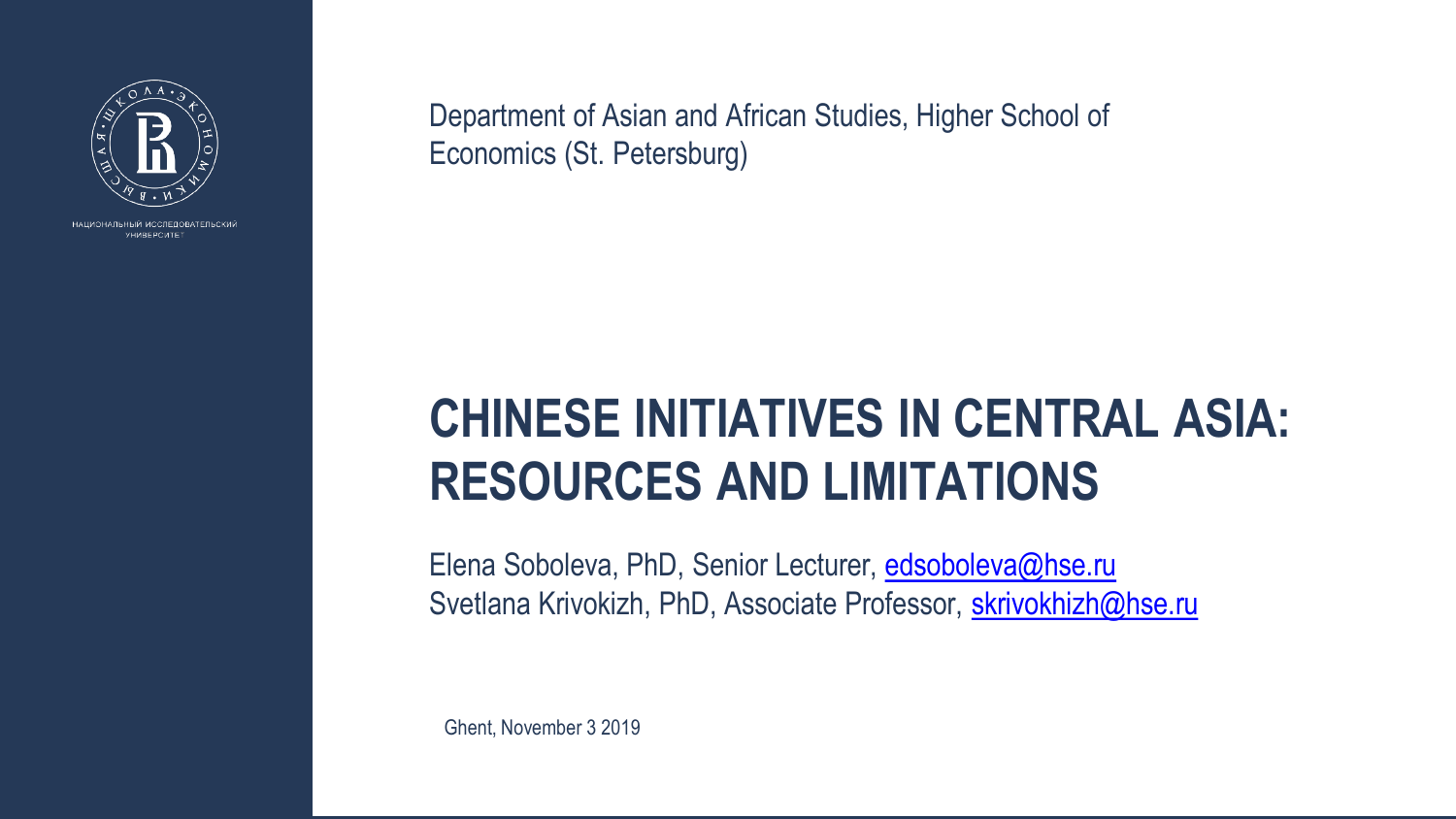

# **QUESTION AND ARGUMENT**

How can China's engagement in Central Asia be evaluated from leadership theory perspective?

- leadership ambitions in several issue areas;
- participation of other regional powers, scope of contribution, etc.;
- selective and pragmatic approach to leadership.

China's initiatives in Central Asia can best be described as **asymmetric leadership:** 

Department of Asian and African Studies

varies in terms of institutionalization, overall regional focus and number of followers,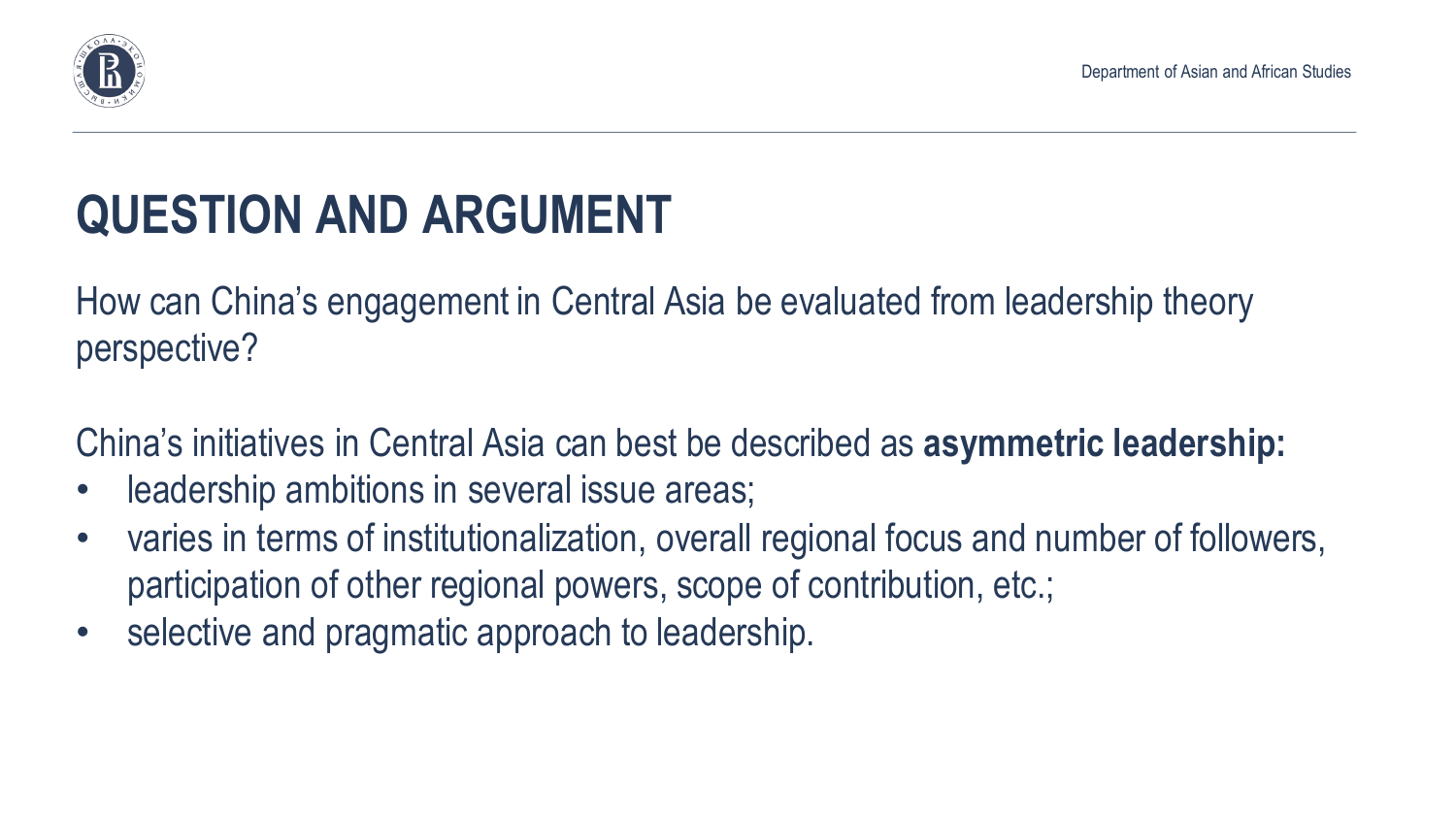

## **THEORETICAL BACKGROUND**

**Underdal** (1991): leadership is a relationship between a leader and followers, which: • is associated with the collective pursuit of common good (agenda-setting);

- 
- cannot be based only on coercion;
- requires a platform of shared values and beliefs;
- must be a fairly consistent pattern of interaction extending throughout a certain period of time.

**David Mitrany**'s idea of functionalism: a variety of actors can promote themselves as leaders, not necessarily global leaders per se, but leaders **in a specific issue area**.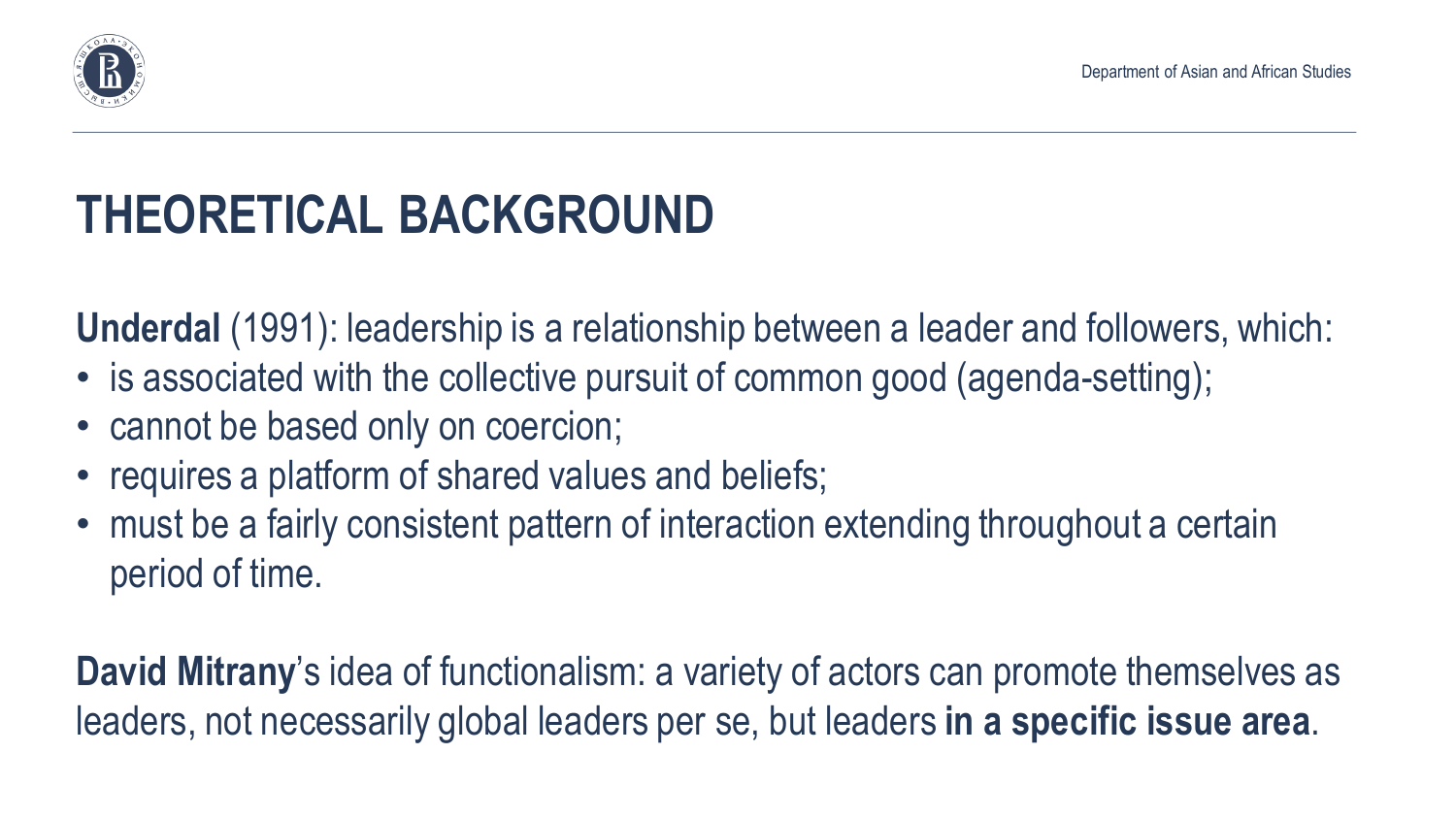

# **4 ISSUE AREAS AND 5 CRITERIA**

- Are there **institutions (1)** established by China with CA states as members, in which China has more influence?
- Does China use **material resources (2)** to create rational stimulus for the followers to join?
- Do these initiatives have **ideational framework (3),** which is internalized by Central Asian states?
- Do Chinese initiatives address **common goals (4)**?
- What **role** does **Russia (5)** play in China's initiatives?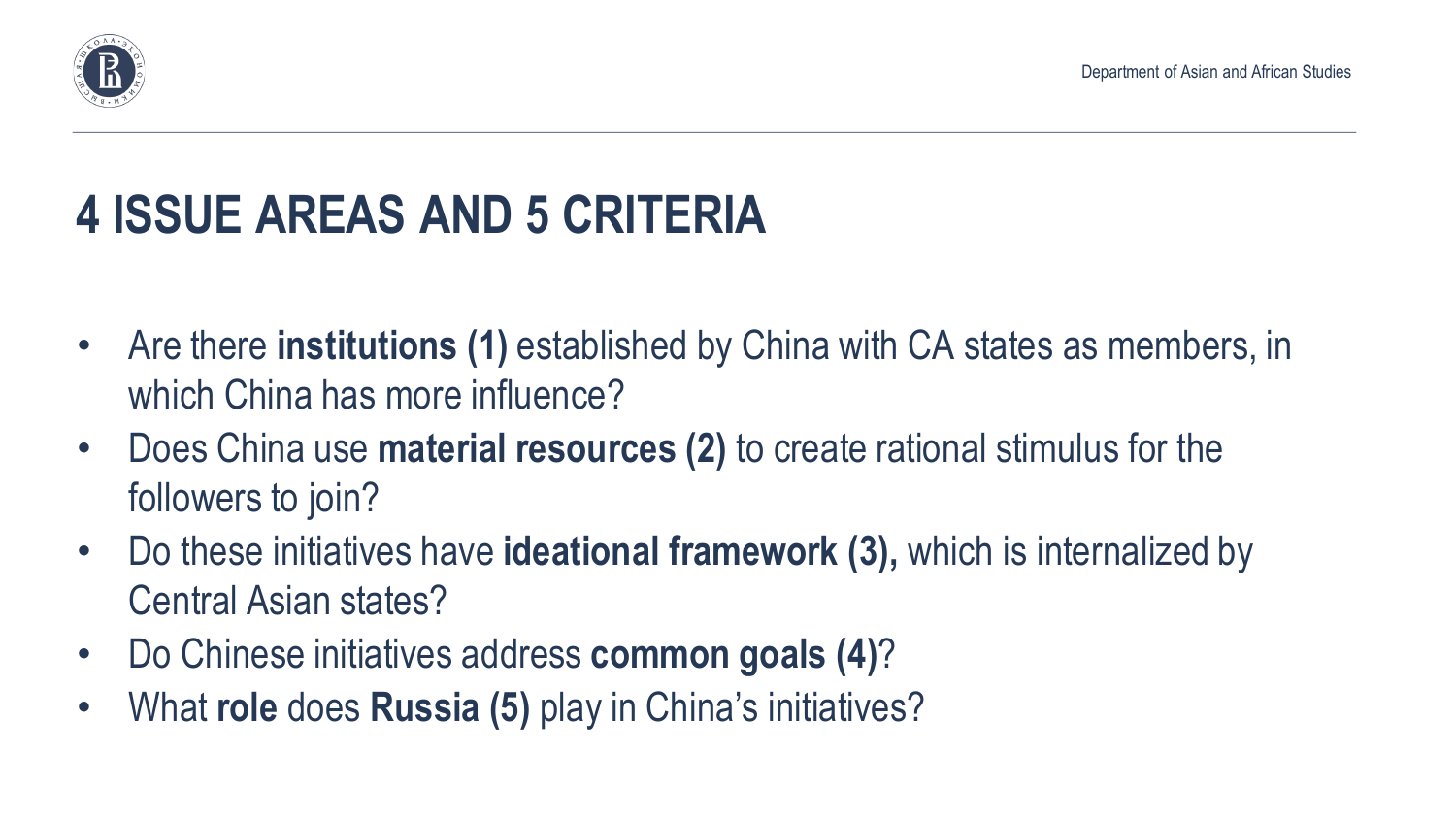

# **COUNTER-TERRORISM COOPERATION**

1. Shanghai Cooperation Organization (SCO), bilateral ties, new initiatives

- of a smaller scale
- 2. Largest share in the SCO budget, other occasional contributions
- 3. Shanghai spirit, three evils
- 4. Terrorism as a common security threat
- 5. Russia has equal position and budget share in the SCO = co-leader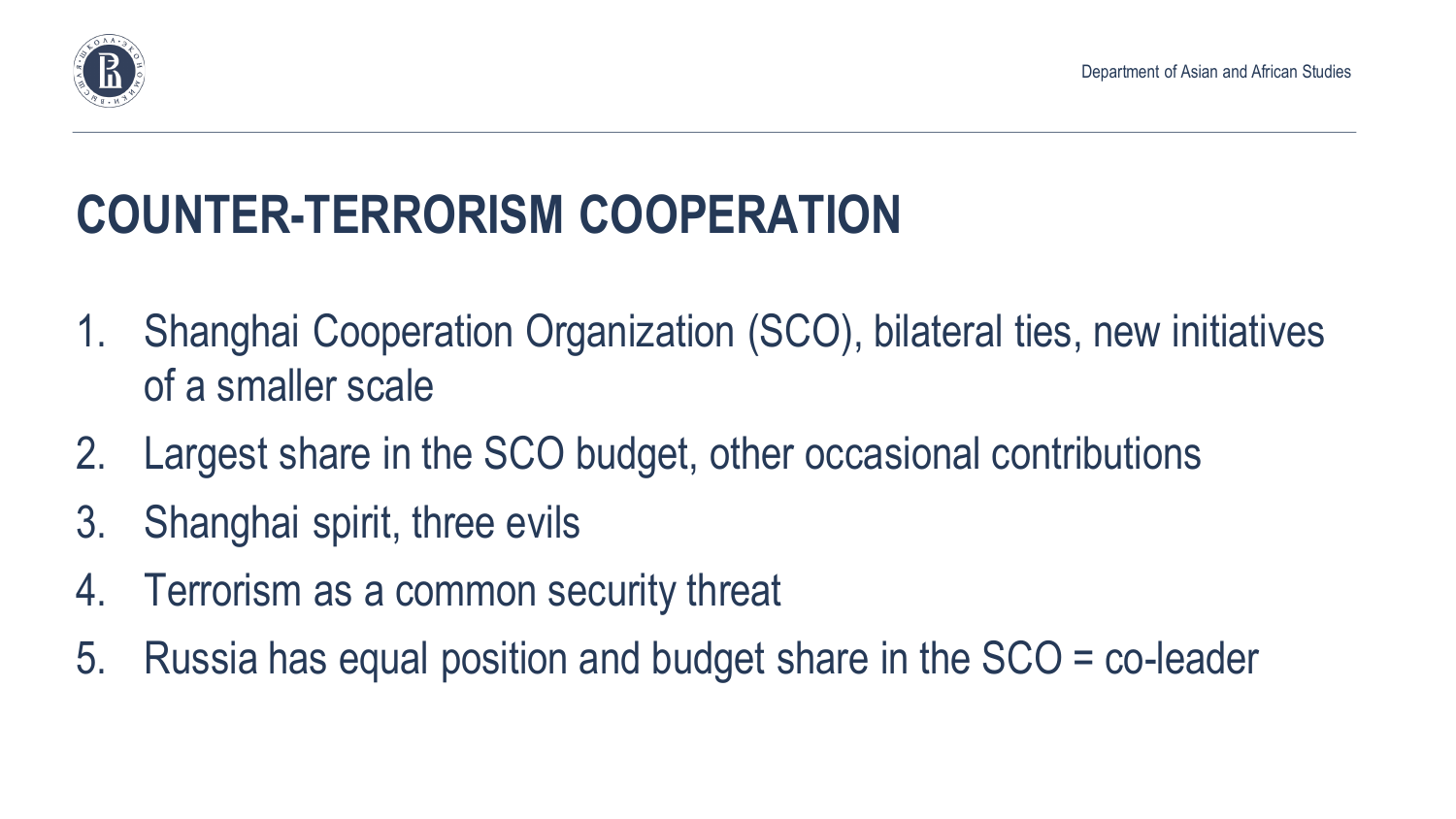

### **DEVELOPMENT ASSISTANCE AND ECONOMIC COOPERATION**

- 1. Cooperation within Silk Road Economic Belt (SREB) not institutionalized 2. Loans (Silk Road Fund and Chinese banks)
- 
- 3. Silk Road Spirit, infrastructure is a key to economic prosperity
- 4. Goals of SREB correlate with interests of Central Asian states. BUT Chinese economic initiatives criticized for damaging or ignoring other important aspects;
- 5. Russia joined the BRI/SREB, but has its own initiative in the region Eurasian Economic Union (EAEU) = competitor.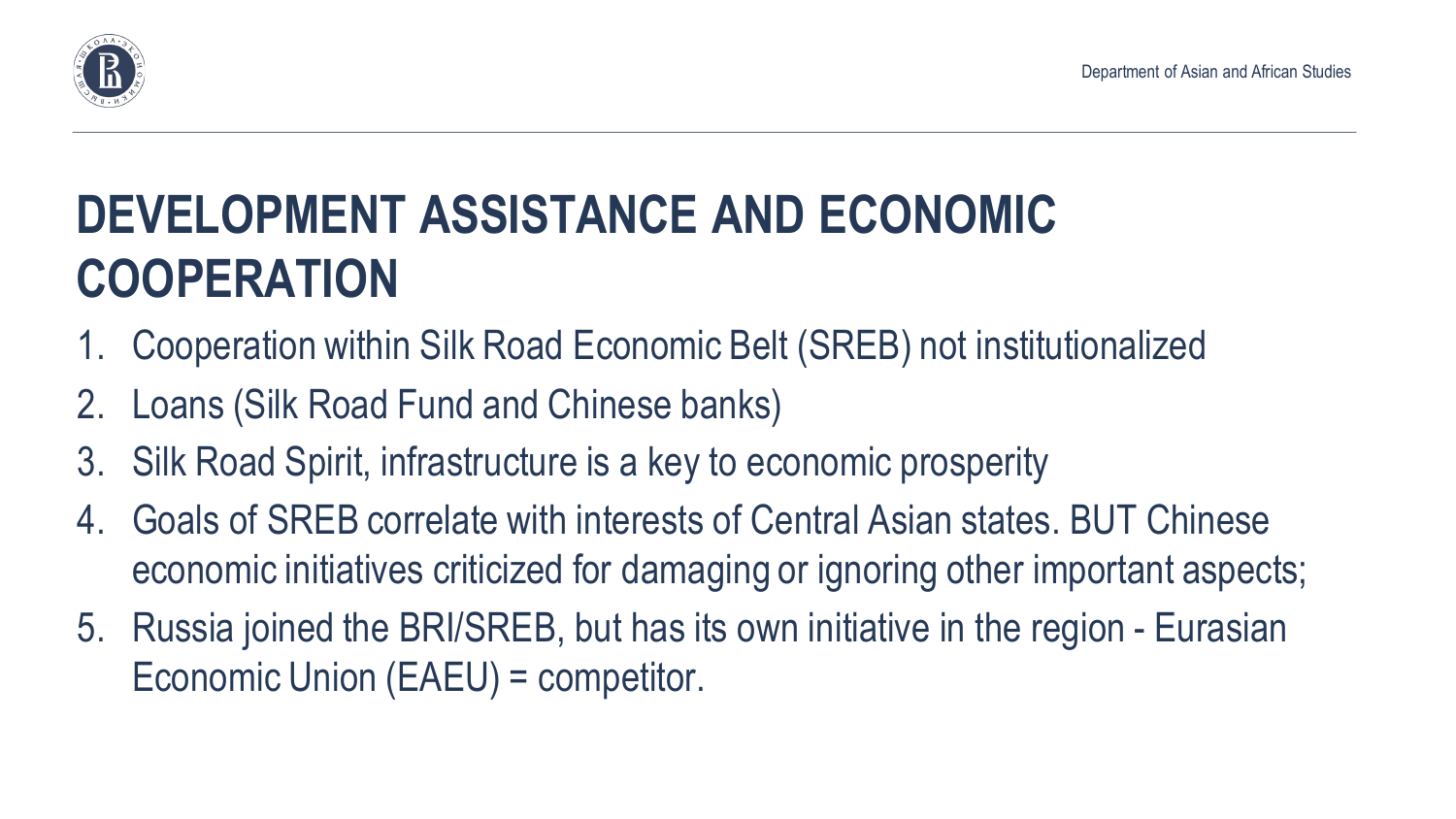

# **FINANCIAL GOVERNANCE**

- 1. Asian Infrastructure Investment Bank (AIIB)
- 2. China has 26.06% of voting shares (75% needed for major decisions)
- 3. AIIB presented as an alternative financial institution that would address the needs of emerging powers and developing countries
- 4. Addresses common goal demand for infrastructure investment in Asia
- 5. Russia is a member of AIIB = follower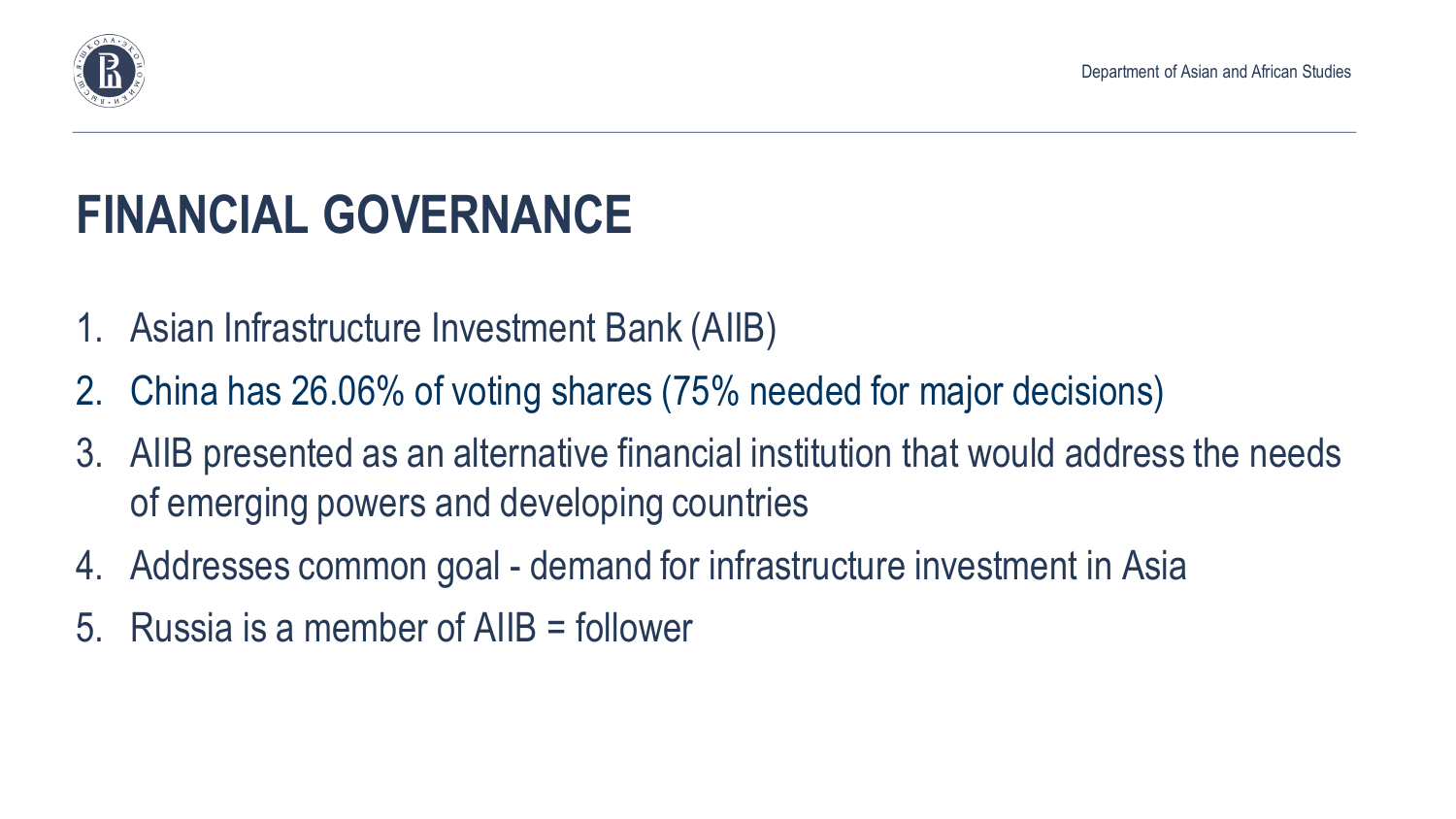

# **ENVIRONMENTAL PROTECTION**

- 1. No specific environmental projects led by China in Central Asia
- 2. Ambitions to use the BRI as one of the instruments to develop Eurasia in a "green way"
- 3. China is not a good example for other countries in the sphere of EP.
- 4. China and Central Asia have common and different environmental problems
- 5. Russia neither challenges initiatives of other actors nor suggests its own agenda = bystander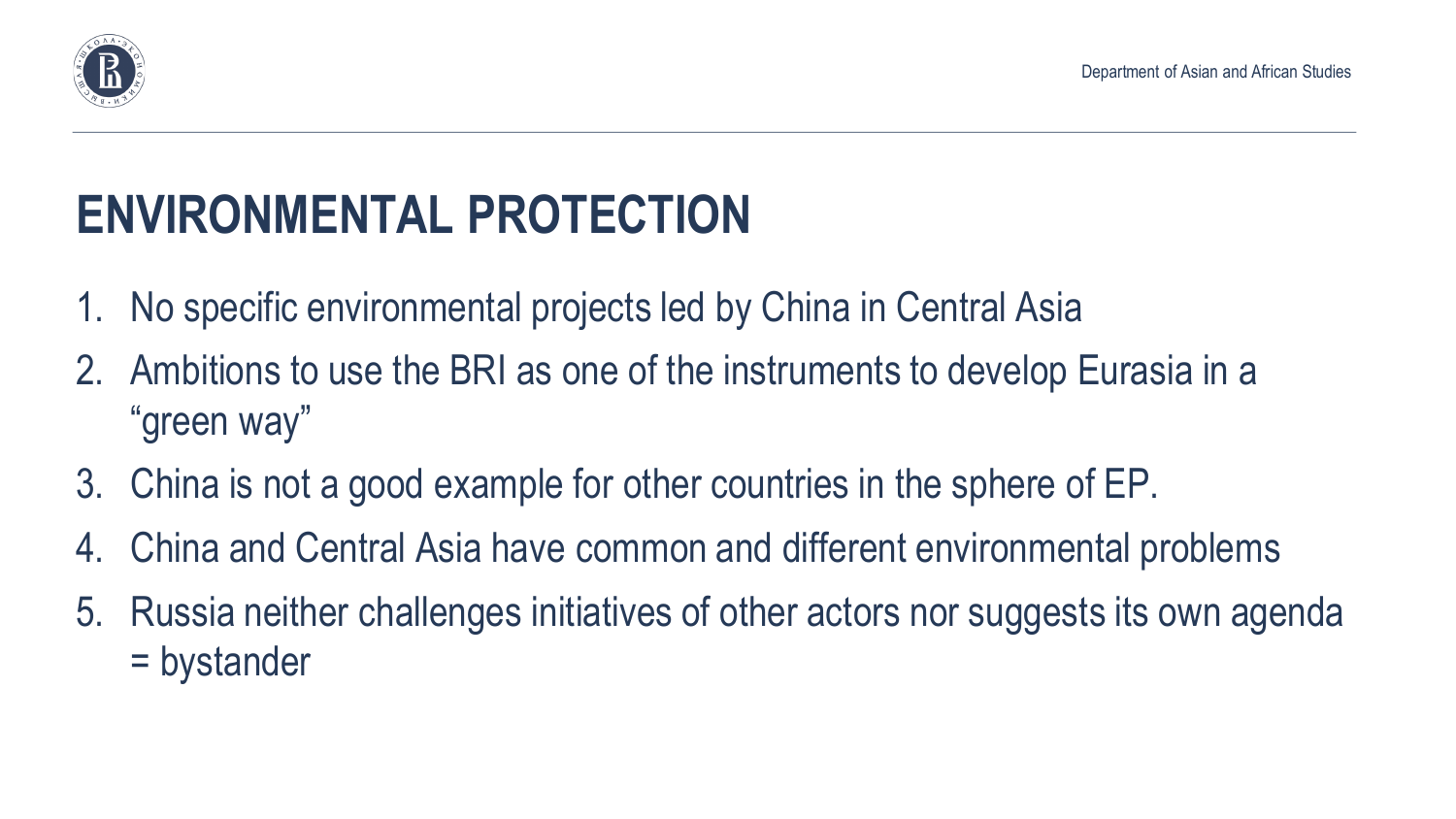

### **SUMMING UP**

|                                      | <b>Institutions</b> | <b>Material</b><br><b>resources</b> | <b>Ideational</b><br><b>resources</b> | <b>Common</b><br>goals | <b>Russia</b>    |
|--------------------------------------|---------------------|-------------------------------------|---------------------------------------|------------------------|------------------|
| <b>Counter-terrorist cooperation</b> | Yes                 | Yes                                 | Yes                                   | Yes                    | Co-leader        |
| <b>Economic cooperation</b>          | <b>No</b>           | Yes                                 | Yes                                   | Yes                    | Competitor       |
| <b>Financial governance</b>          | Yes                 | Yes                                 | Yes                                   | Yes                    | Follower         |
| <b>Environmental cooperation</b>     | <b>No</b>           | <b>No</b>                           | <b>No</b>                             | <b>No</b>              | <b>Bystander</b> |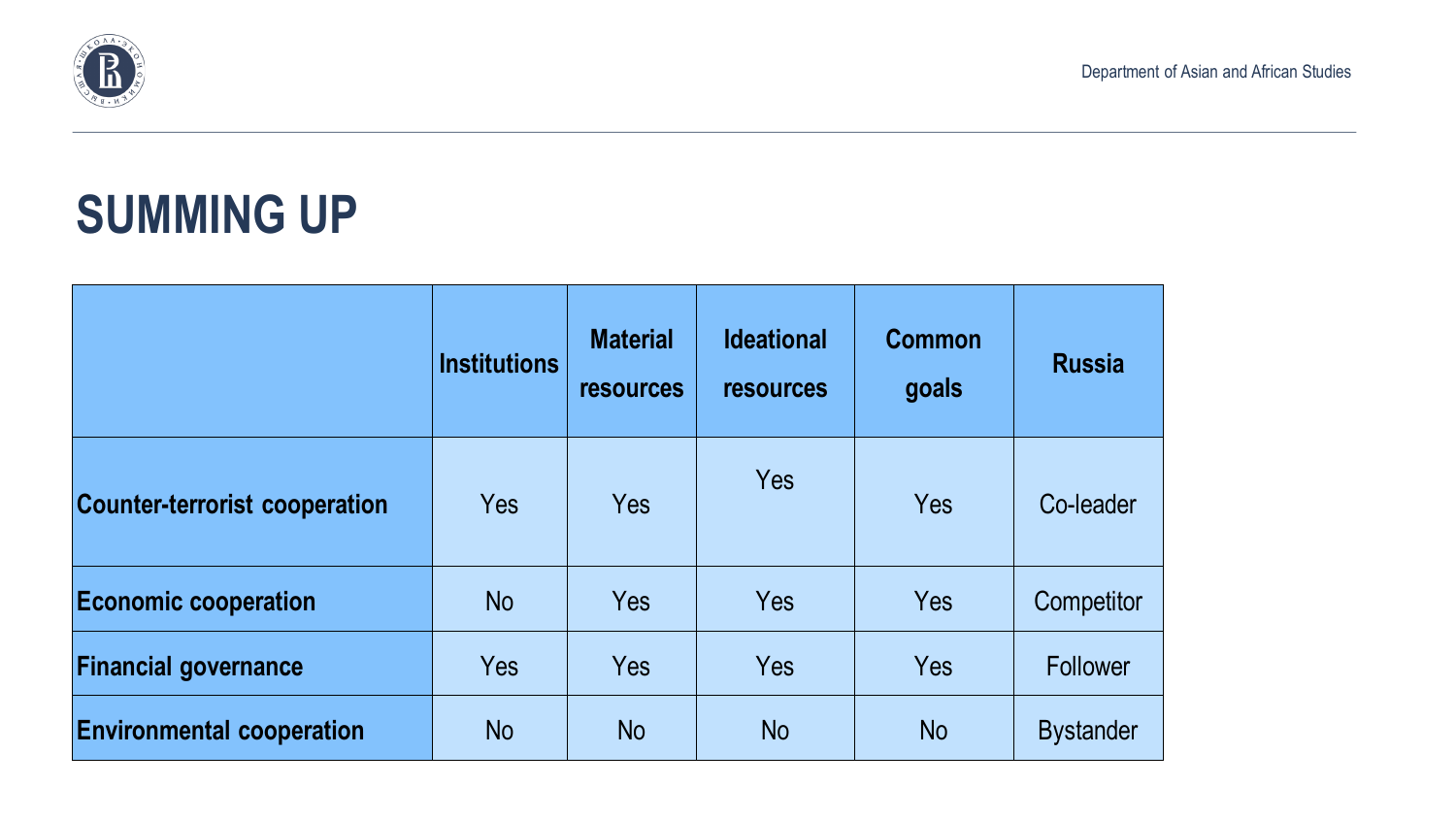

# **CONCLUDING REMARKS**

- China's initiatives address common problems and concerns => appealing to potential followers
- China puts forward any political requirements for its followers
- support Chinese leadership.

• China's impressive example and outstanding material resources have motivated the latter to

Department of Asian and African Studies

• No signs that participation in Chinese initiatives is encouraged by coercive methods or that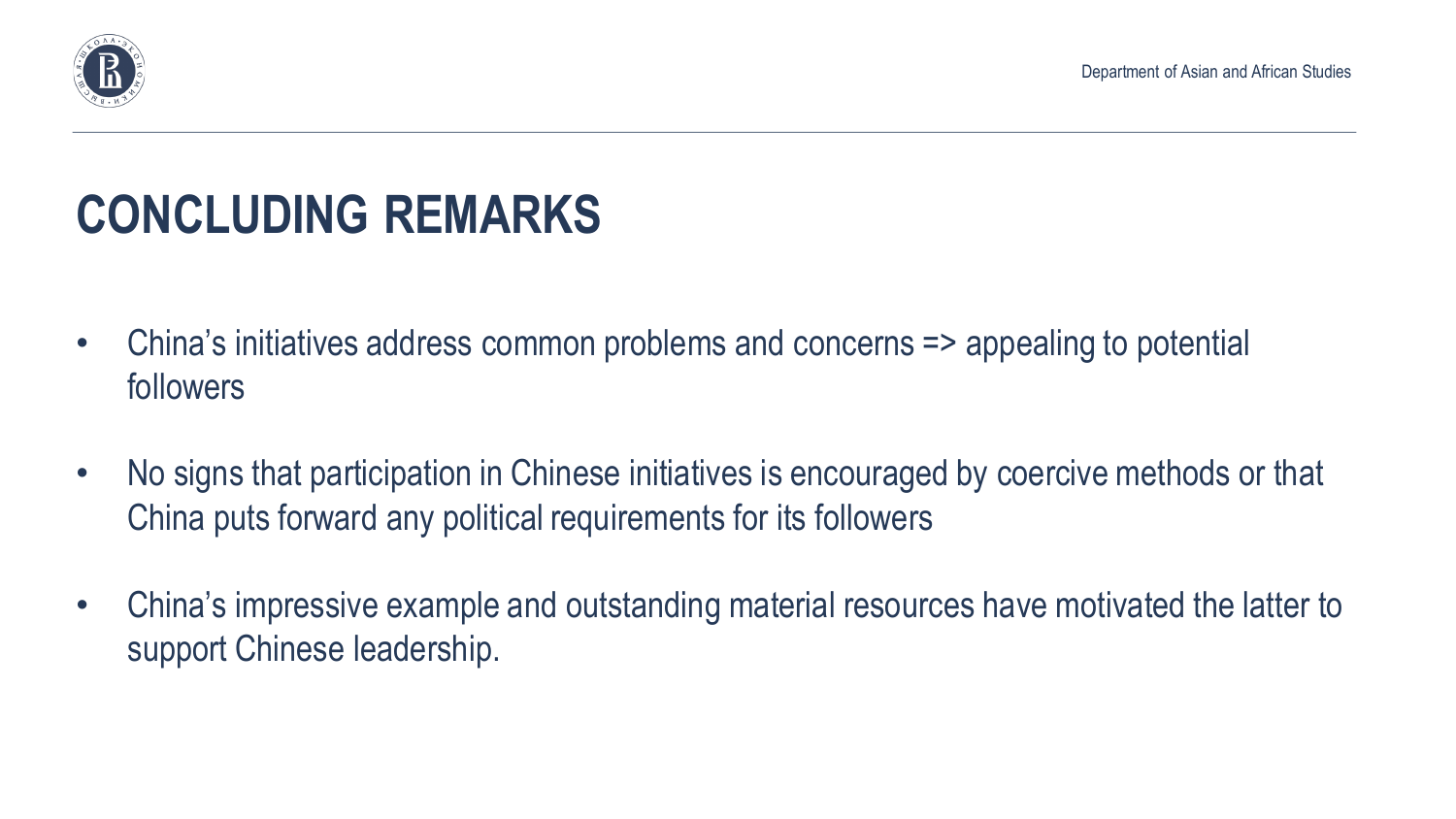

### **CONCLUDING REMARKS**

- Russia has taken different roles as a co-leader (counterterrorism), follower (financial governance), competitor (economic cooperation) and a bystander (environmental cooperation).
- Russia's role depends on its material resources and willingness to lead.
- Moscow deliberately utilized the SCO to minimize China's role in the region.
- However, even in economic sphere there is symbolic cooperation between leadership projects of Russia and China.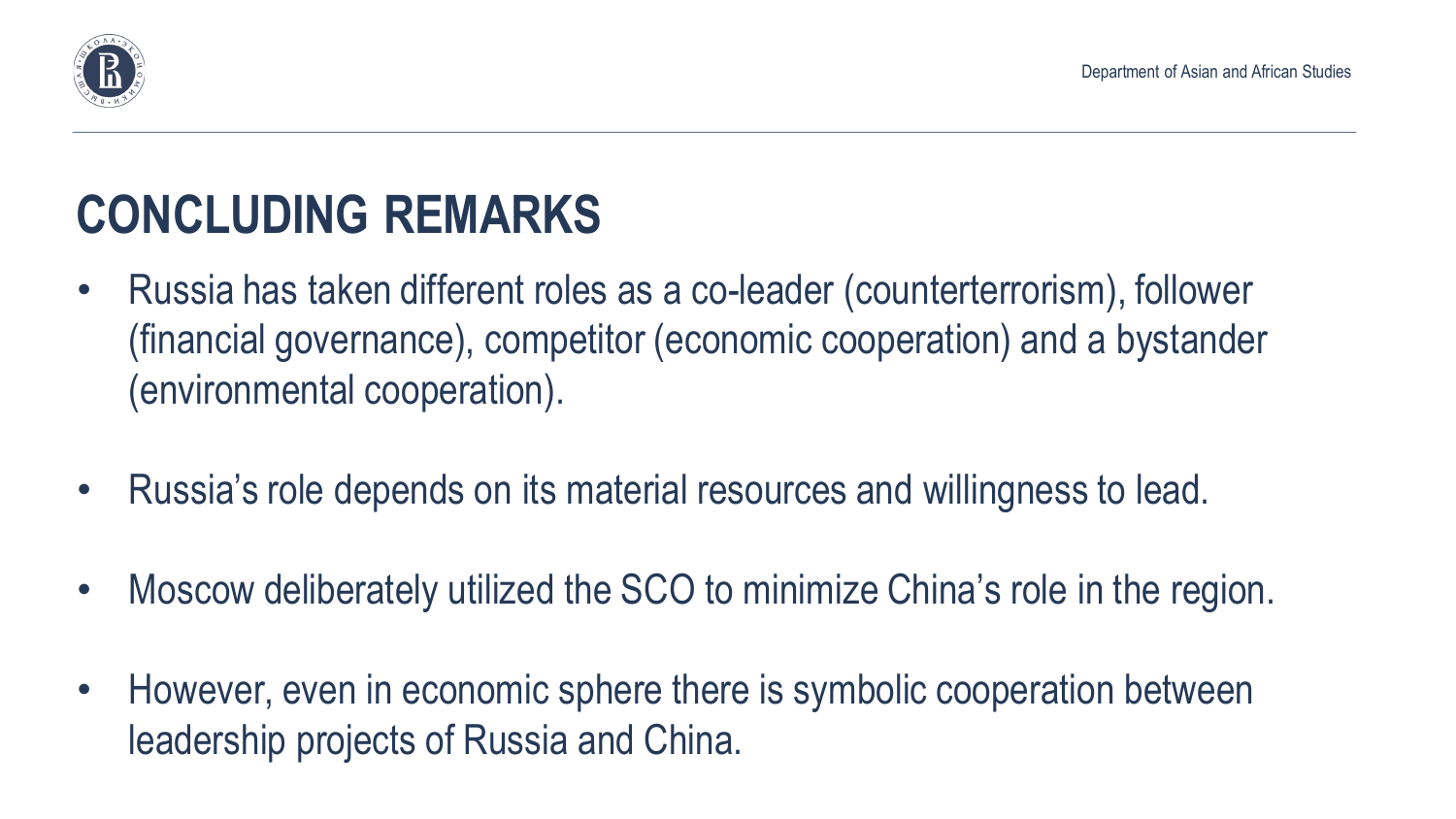

## **Thank you for your attention!**